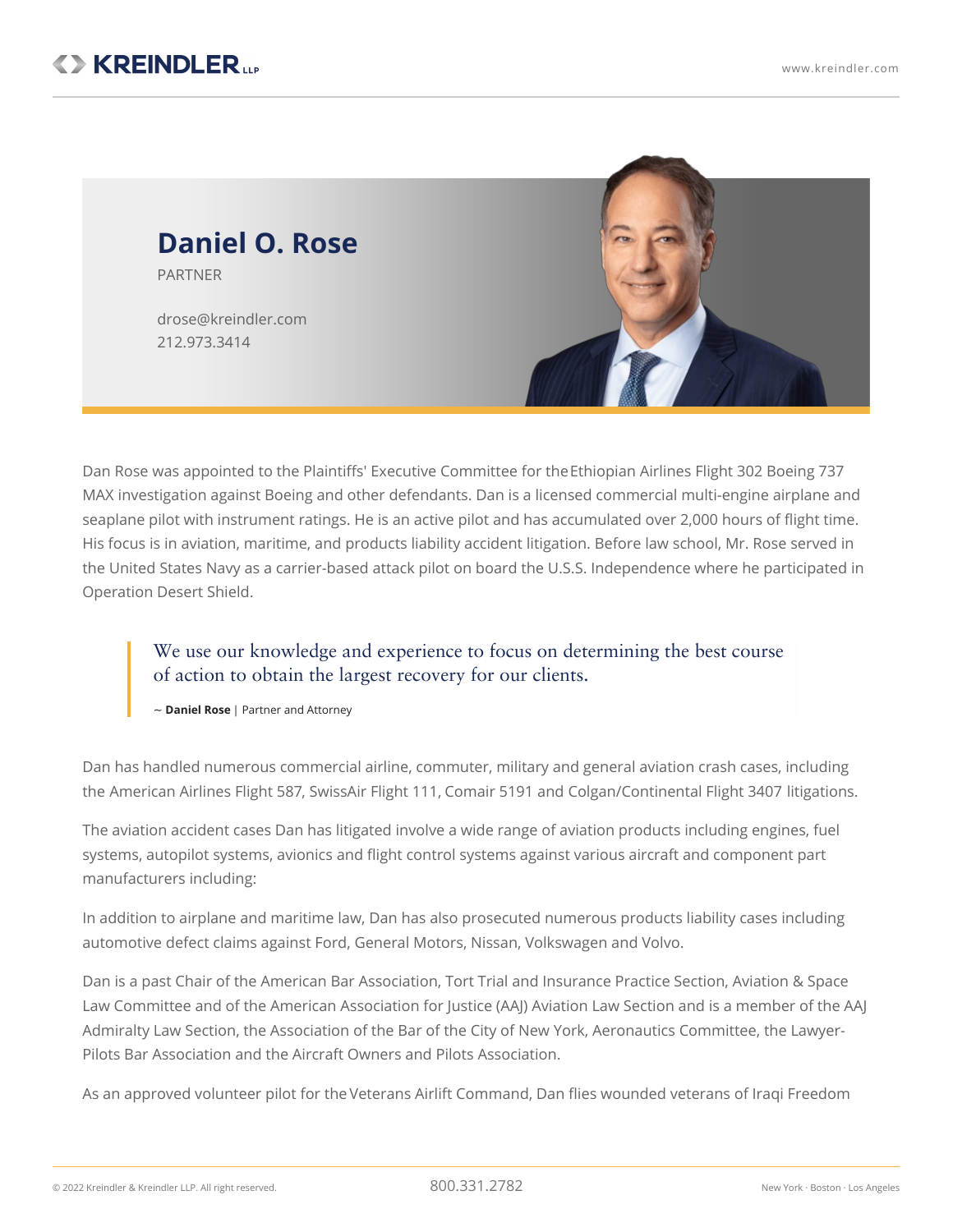and Enduring Freedom (Afghanistan) and their families for medical treatment and other compassionate purposes.

## **Practice Focus**

- Aviation Accidents
- Maritime & Boating Accidents
- Product Liabilities
- Wrongful Death

## **Education**

- Fordham University School of Law, New York, NY, J.D. 1996, Honors: International Academy of Trial Lawyers Award for Trial Advocacy; Jessup International Moot Court Award
- Binghampton University, Binghampton, NY, B.S. 1986, Major: Political Science, with Honors

## **Bar Admissions**

- New York
- New Jersey
- United States District Court for the Southern District of New York
- United States District Court for the District of New Jersey

## **Exemplar Cases Include:**

- Ethiopian Airlines Flight 302, Addis Ababa, Ethiopia
- Southwest Airlines Flight 1380 Catastrophic Engine Failure, Bernville, Pennsylvania
- Conception Scuba Dive Boat Fire, Santa Cruz Island, California
- Volkswagen Emissions Fraud Lawsuits
- Amtrak 188 Train Derailment in Philadelphia, PA
- BP Deepwater Horizon Oil Disaster, Gulf Coast, United States
- Comair 5191 and Colgan/Continental Flight 3407 crash, Clarence Center, New York
- American Airlines Flight 587 crash, Queens, New York, NY
- SwissAir Flight 111 crash, Atlantic Ocean, Nova Scotia
- Navy Seaman Wrongful Death, James River, Virginia
- Ethan Allen Tour Boat Capsizing on Lake George, New York
- Asiana Airlines Flight 214 crash, San Francisco, California
- El Faro Cargo Ship sinking, off the coast of the Bahamas
- Moran Tugboat, Hackensack River, NJ
- UPS Cargo Flight 6, Dubai, UAE
- DeepSea Challenge Helicopter crash
- American Made Piper Smith Aerostar 600 crash
- Colgan 3407 crash, Buffalo, NY
- Pedestrian Death, Construction Truck , New York City
- Ford SUV Roll Away Wrongful Death
- Swimmer Run Over By Boat
- Polaris Military ATV Traumatic Injury Case
- Terrorism Wrongful Death, Naval Air Station Pensacola, FL
- Mumbai Terrorist Attack, Mumbai, India